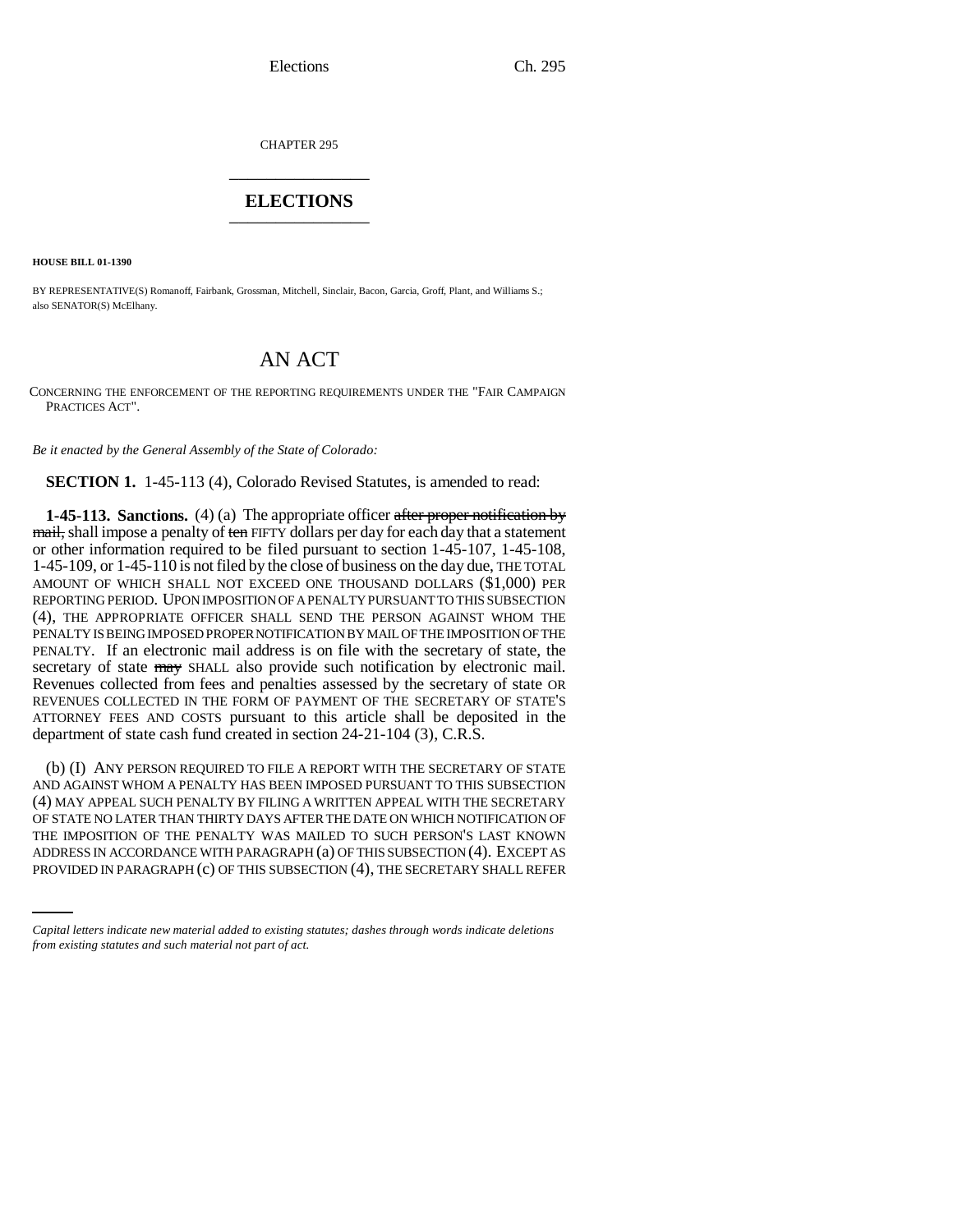## Ch. 295 Elections

THE APPEAL TO AN ADMINISTRATIVE LAW JUDGE. ANY HEARING CONDUCTED BY AN ADMINISTRATIVE LAW JUDGE PURSUANT TO THIS SUBSECTION (4) SHALL BE CONDUCTED IN ACCORDANCE WITH THE PROVISIONS OF SECTION 24-4-105, C.R.S. THE ADMINISTRATIVE LAW JUDGE SHALL SET ASIDE OR REDUCE THE PENALTY UPON A SHOWING OF GOOD CAUSE, AND THE PERSON FILING THE APPEAL SHALL BEAR THE BURDEN OF PROOF. THE DECISION OF THE ADMINISTRATIVE LAW JUDGE SHALL BE FINAL AND SUBJECT TO REVIEW BY THE COURT OF APPEALS PURSUANT TO SECTION 24-4-106 (11), C.R.S.

(II) IF THE ADMINISTRATIVE LAW JUDGE FINDS THAT THE FILING OF AN APPEAL BROUGHT PURSUANT TO SUBPARAGRAPH (I) OF THIS PARAGRAPH (b) WAS FRIVOLOUS, GROUNDLESS, OR VEXATIOUS, THE ADMINISTRATIVE LAW JUDGE SHALL ORDER THE PERSON FILING THE APPEAL TO PAY THE REASONABLE AND NECESSARY ATTORNEY FEES AND COSTS OF THE SECRETARY OF STATE IN CONNECTION WITH SUCH PROCEEDING.

(c) UPON RECEIPT BY THE SECRETARY OF STATE OF AN APPEAL PURSUANT TO PARAGRAPH (b) OF THIS SUBSECTION (4), THE SECRETARY SHALL SET ASIDE OR REDUCE THE PENALTY UPON A SHOWING OF GOOD CAUSE.

(d) ANY UNPAID DEBT OWING TO THE STATE RESULTING FROM A PENALTY IMPOSED PURSUANT TO THIS SUBSECTION (4) SHALL BE COLLECTED BY THE STATE IN ACCORDANCE WITH THE REQUIREMENTS OF SECTION 24-30-202.4, C.R.S.

**SECTION 2.** 1-45-108 (2.3), Colorado Revised Statutes, is amended to read:

**1-45-108. Disclosure.** (2.3) (a) A candidate committee, political committee, issue committee, or political party that utilizes the electronic filing system described in section 1-45-109 (6) to file reports with the secretary of state shall have two additional days after each due date prescribed in paragraph (a) of subsection (2) of this section in which to file such reports.

(b) PARAGRAPH (a) OF THIS SUBSECTION (2.3) IS REPEALED, EFFECTIVE JANUARY 1, 2007.

**SECTION 3.** 1-45-109 (6) (b), Colorado Revised Statutes, is amended to read:

**1-45-109. Filing - where to file - timeliness.** (6) (b) In addition to any other method of filing, any person may use the electronic filing system described in paragraph (a) of this subsection (6) in order to meet the filing requirements of this article. WHERE A PERSON USES SUCH ELECTRONIC FILING SYSTEM TO MEET THE FILING REQUIREMENTS OF THIS ARTICLE, THE SECRETARY OF STATE SHALL ACKNOWLEDGE BY ELECTRONIC MEANS THE RECEIPT OF SUCH FILING.